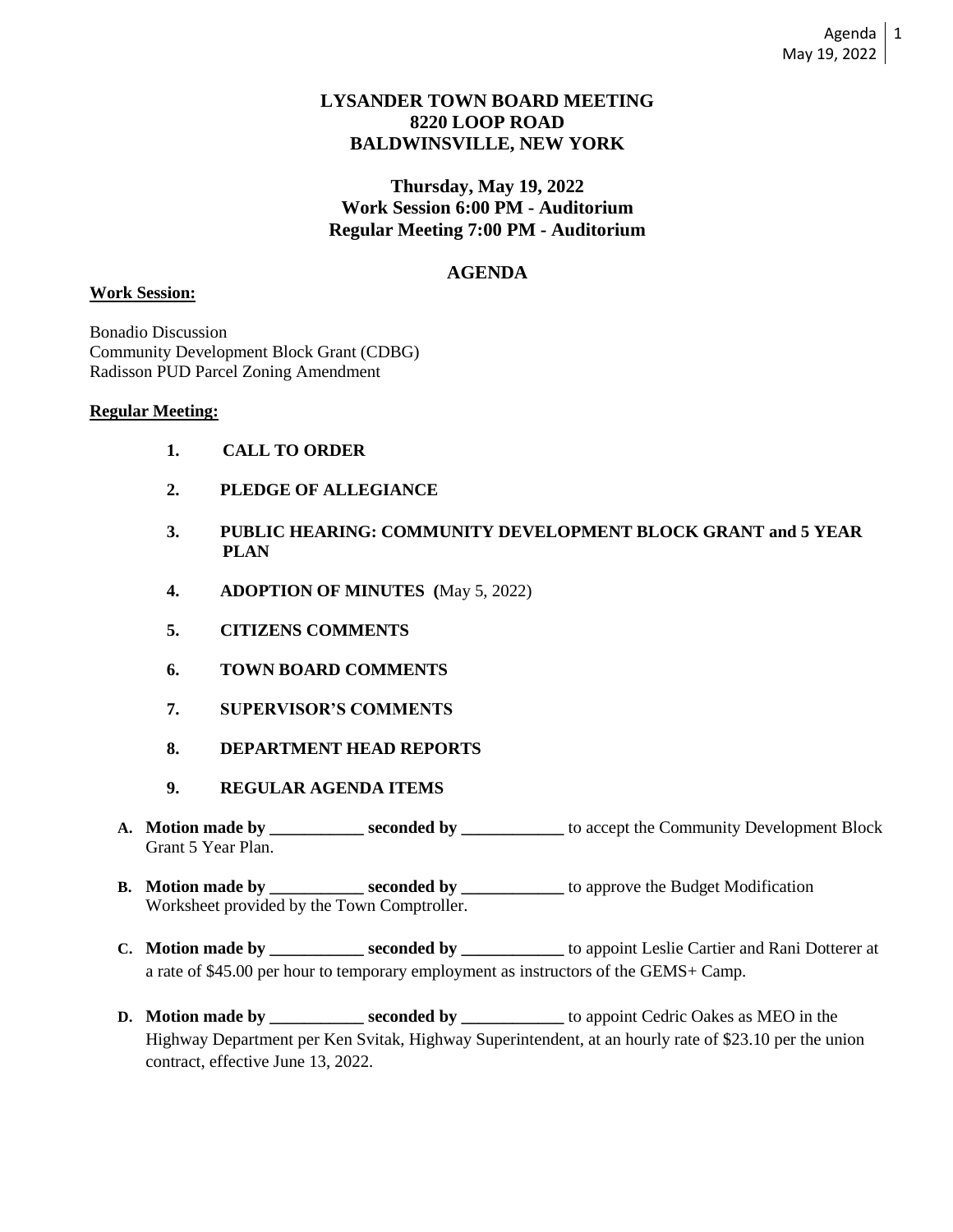- **E.** Motion made by \_\_\_\_\_\_\_\_\_\_\_ seconded by \_\_\_\_\_\_\_\_\_\_\_ to accept the resignation of William Lester from the Planning Board effective June 30, 2022.
- **F. Motion made by \_\_\_\_\_\_\_\_\_\_\_ seconded by \_\_\_\_\_\_\_\_\_** to accept the resignation of Danny Parrish from the Highway Department effective May 5, 2022.
	- **10. EXECUTIVE SESSION (if needed)**
	- **11. ADJOURNMENT**